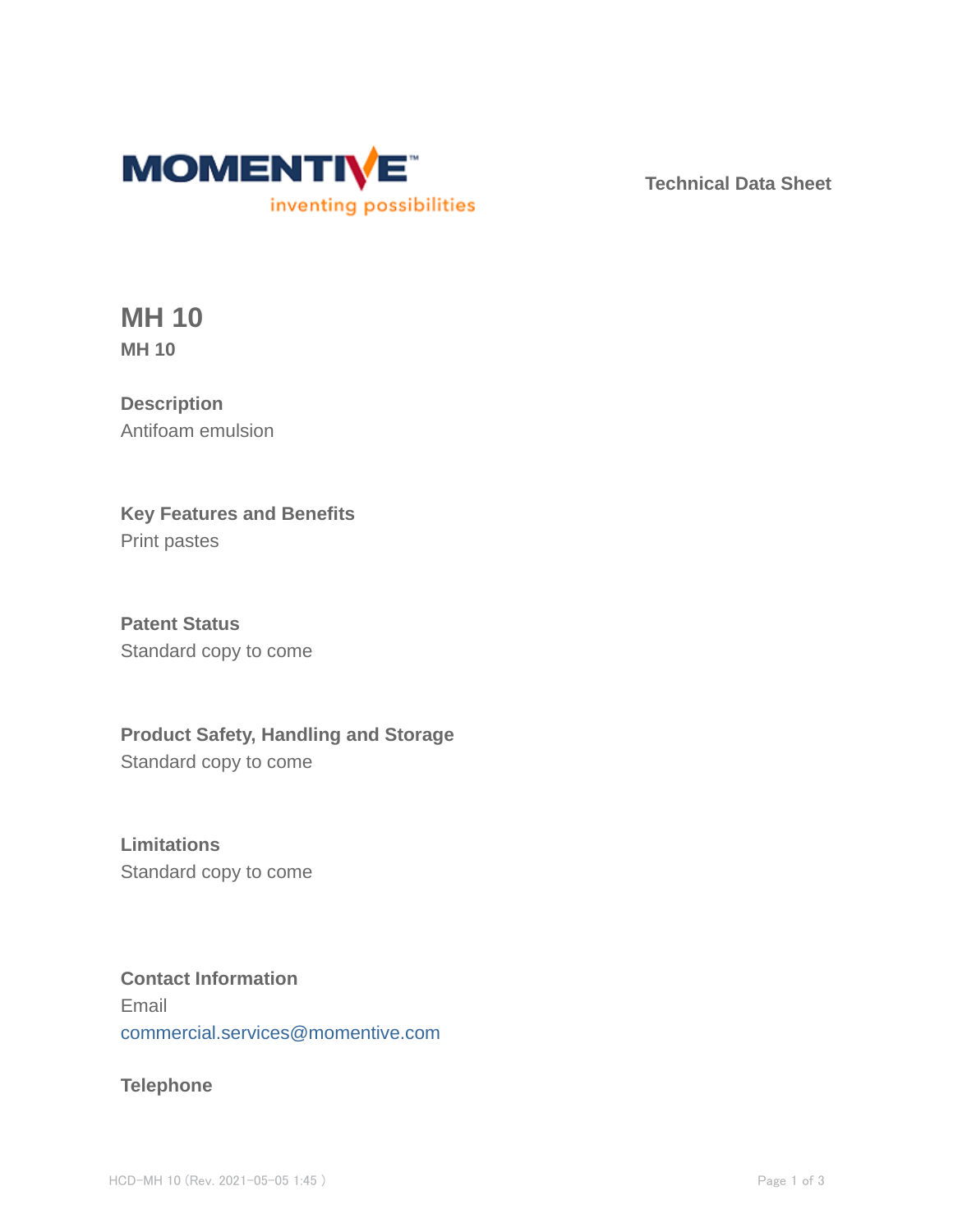| <b>EMEAI- Europe, Middle</b><br><b>ASIA PACIFIC</b><br>East, Africa & India |
|-----------------------------------------------------------------------------|
| <b>China</b>                                                                |
| 800 820 0202                                                                |
| Toll free                                                                   |
| +86 21 3860 4892                                                            |
| Direct number                                                               |
| India, Middle East &<br>Japan                                               |
| +81 3 5544 3111                                                             |
| Direct number                                                               |
|                                                                             |
| *All Middle Eastern<br><b>Korea</b>                                         |
| countries, Africa, India,<br>+82 2 6201 4600                                |
|                                                                             |

For literature and technical assistance, visit our website at: www.momentive.com

## **DISCLAIMER:**

**THE MATERIALS, PRODUCTS AND SERVICES OF MOMENTIVE PERFORMANCE MATERIALS INC. AND ITS SUBSIDIARIES AND AFFILIATES (COLLECTIVELY "SUPPLIER"), ARE SOLD SUBJECT TO SUPPLIER'S STANDARD CONDITIONS OF SALE, WHICH ARE INCLUDED IN THE APPLICABLE DISTRIBUTOR OR OTHER SALES AGREEMENT, PRINTED ON THE BACK OF ORDER ACKNOWLEDGMENTS AND INVOICES, AND AVAILABLE UPON REQUEST. ALTHOUGH ANY INFORMATION, RECOMMENDATIONS, OR ADVICE CONTAINED HEREIN IS GIVEN IN GOOD FAITH, SUPPLIER MAKES NO WARRANTY OR GUARANTEE, EXPRESS OR IMPLIED, (i) THAT THE RESULTS DESCRIBED HEREIN WILL BE OBTAINED UNDER END-USE CONDITIONS, OR (ii) AS TO THE EFFECTIVENESS OR SAFETY OF ANY DESIGN INCORPORATING ITS PRODUCTS, MATERIALS, SERVICES, RECOMMENDATIONS OR ADVICE. EXCEPT AS PROVIDED IN SUPPLIER'S STANDARD CONDITIONS OF SALE, SUPPLIER AND ITS REPRESENTATIVES SHALL IN NO EVENT BE RESPONSIBLE FOR ANY LOSS RESULTING FROM ANY USE OF ITS MATERIALS, PRODUCTS OR SERVICES DESCRIBED HEREIN.** Each user bears full responsibility for making its own determination as to the suitability of Supplier's materials, services, recommendations, or advice for its own particular use. Each user must identify and